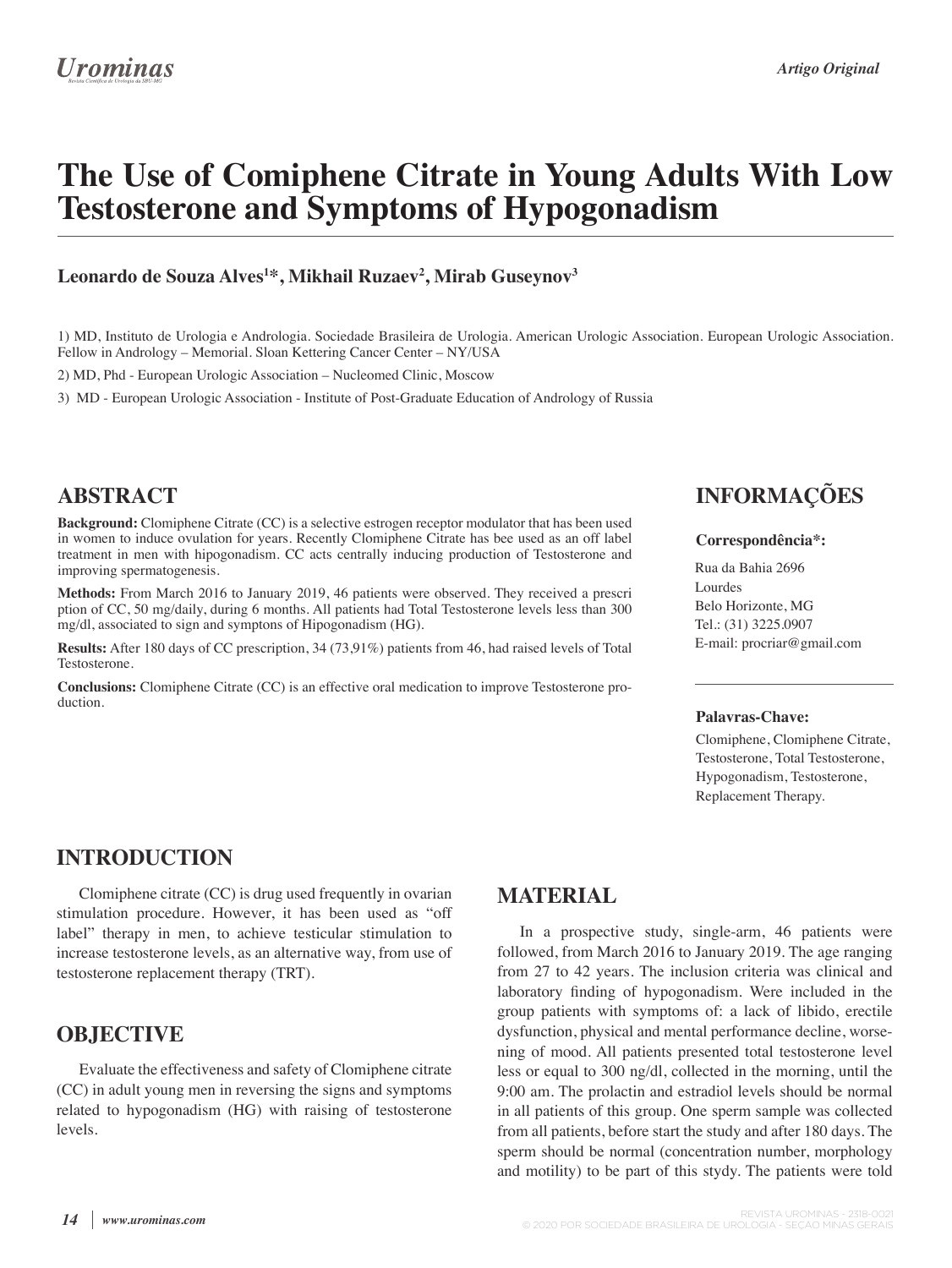## **Urominas**

about benefits and risks of testosterone replacement therapy (TRT) with gel or injection and about therapy to induce testosterone production (TITP). All patients signed the term informed consent prior to inclusion in the study. The patients received 50 mg Clomiphene citrate daily, single dose, for 180 consecutive days. The dosage of total testosterone was held in 30, 90 and180 days after study began.

## **RESULTS**

From total of 46 patients who initiated the study, 12 were excluded because stopped the use of CC. Twenty two (47,82%) patients had increased levels of testosterone at the first 30 days with improvement of symptoms. Thirty two patients, (69,56%) showed increased levels of testosterone to 90 days of treatment, with improvement of symptoms. And 34 patients (73,91%) showed normal levels of TT at the end of 180 days. During the stydy, 12 (26,08%) patients were excluded. No one patient from this group, 34 patients, showed decrease of sperm parameters after 180 days.

### **DISCUSSION**

The Hypogonadism (HG) is associated to decrease of testosterone levels. testosterone is responsible to male sexual characters and regulates libido, sexual performance, fertility, muscle mass, red blood cell production, mood, and fat distribution.<sup> $(1,3,5,8,9,10,12)$ </sup> The HG can be classified as primary, when pituitary gland production of FSH and LH is low. The secondary hypogonadism occurs when the testes do not produce the T, independent of the central stimulus. In this situation, FSH and LH levels are finding up from normal range. It is known that physiologically, men at 40 years, tend to decrease the production of testosterone in about  $1\%$  per year.<sup>(1,3,5,8,9,10,12,17)</sup> From this age group, the studies in literature estimates that between 5 to 10% of the male population suffer low testosterone symptoms. (1,3,5,8,9,11,12)

The diagnosis of HG is based on clinical complaint: lack of libido, worsening sexual performance, emotional lability, fall of physical and mental performance,

accumulation of abdominal fat, osteoporosis, etc.<sup>(8,9,10,11,14)</sup> The laboratory diagnosis is confirmed by the total testosterone level equal or below 300 ng/dl, according to the guidelines from many urologics associations as AUA and BSU.<sup>(8,9,12)</sup> The goal of treatment of HG is focused on increasing the levels of testosterone and restore mainly sexual performance. Currently we use the injectable formulations of testosterone:

Undecanoate of testosterone, Cipionate of testosterone or in gel forms (testosterone gel between 20 to 50 mg.) (1,3,9,10,11,12) Each one of that with diferences at composition, in a half – time life, and diferent costs. The patients preferences may vary from one than another, most of time without cientific explanation.<sup>(1,3,8,9,10,11,12)</sup>

The Testosterone Replacement Therapy will fast increase levels of testosterone in a bloodstream. The testosterone will easily cross the wall cell to linkeage inside the citoplasm to testosterone receptor, now as DHT (dihidrotestosterone) to realize the expected metabolics and anabolics effects.<sup>(1,2,3,7,8,9,12)</sup>

However in common mechanism by use of any kind of TRT, is in supress of the hipothalamic-pituitary – gonadal  $axis.$ <sup>(1,8,9,10,17)</sup> The raising levels of TT in the bloodstream, blocks by positive feedback; the release of GnRH from the hypothalamus and consequently the release of FSH and LH, from the pituitary gland.(8,9,12,14,17,18)

Leading the supression of natural production of testosterone, and the supression of spermatogenesis process too. (17,18) It is not uncommon to

find men in TRT with decreased testicular function and orgam size.(15,16,17,18) In another hand, Clomiphene citrate (CC), is well known antagonistic to the estrogens receptors in women.<sup>(6)</sup> It is well established that he competes with the natural estrogen receptors in the hypothalamus, causing increased level of GnRH (gonadotropin releasing hormone) and consequent increase in FSH and LH. Is commonly used at human reproductive laboratories in order to stimulate ovulation, to natural conception or artificial insemination procedure.<sup>(6)</sup>

In young men, CC has been used as "off label" practice to induce testosterone production.(1,2,11,12,14)

With similar biochemical effect, CC cause increasing levels of FSH and LH, stimulating the testes to produce more testosterone and more sperm.(12,14,15,16,17,18). Some studies have reported the improvement in bone density, mood, memory, well being and loses of abdominal fat, all of that associated to increase of testosterone.(7,8,9,10,12,13)

In the current study, we did not find decrease in spermatogenesis. In literature is described some adverse effects of CC including: gynecomastia, headache and psychiatric illnesses $(12,13,14)$  CC is generally considered to be safe and well tolerated medication.(13,14,15,16,17,18)